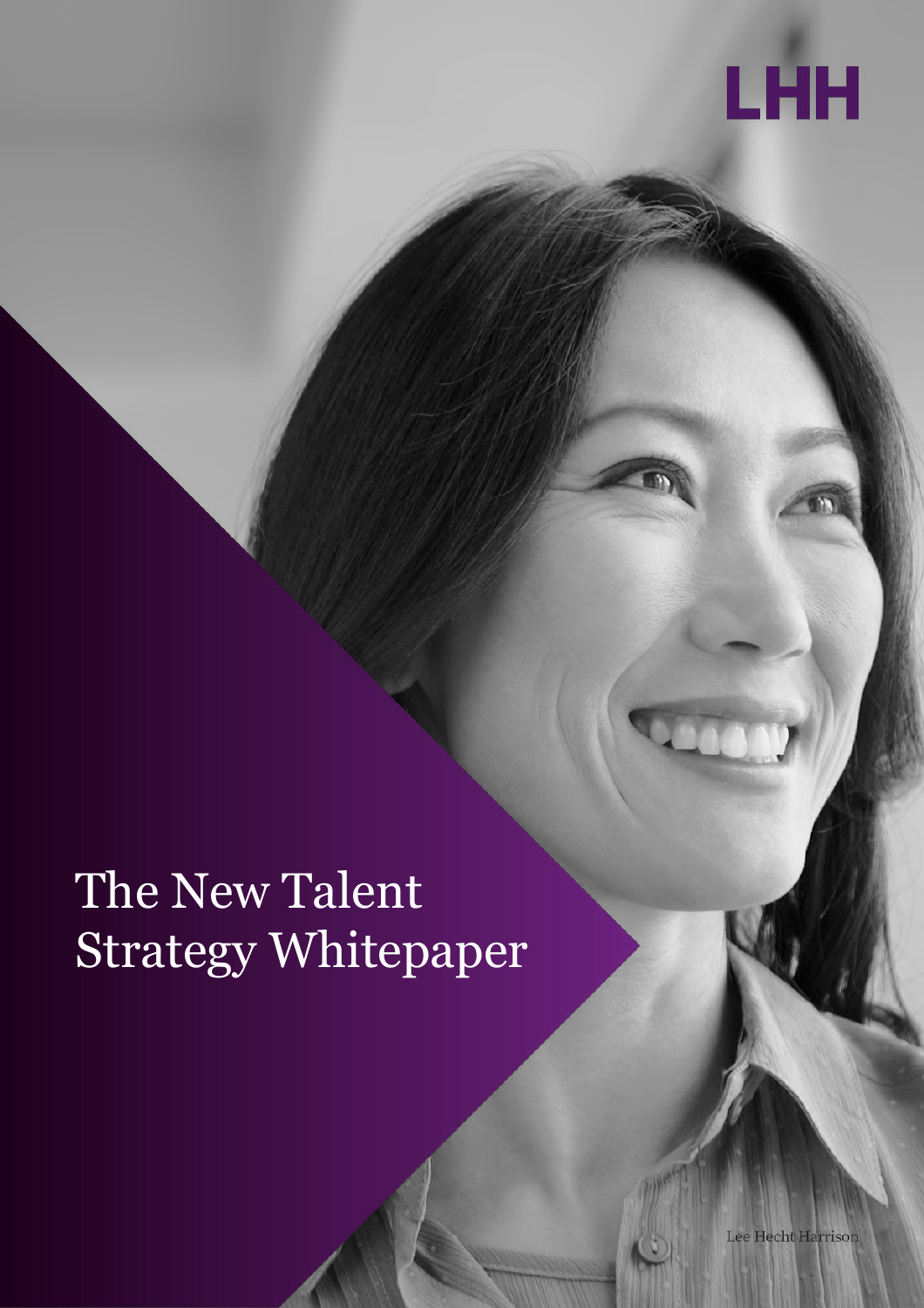

#### A Perfect Storm Has Dramatically Changed The World Of Work



We are now facing a perfect storm which has dramatically changed the world of work. These factors are unprecedented labor dynamics, the 4th industrial revolution, demographic shifts, changing perceptions toward corporations and the impact of COVID-19 pandemic context. As change increasingly impacts the workforce, it provides the opportunity for orgnisations to deliver lifelong employability to a generation of talent in transition.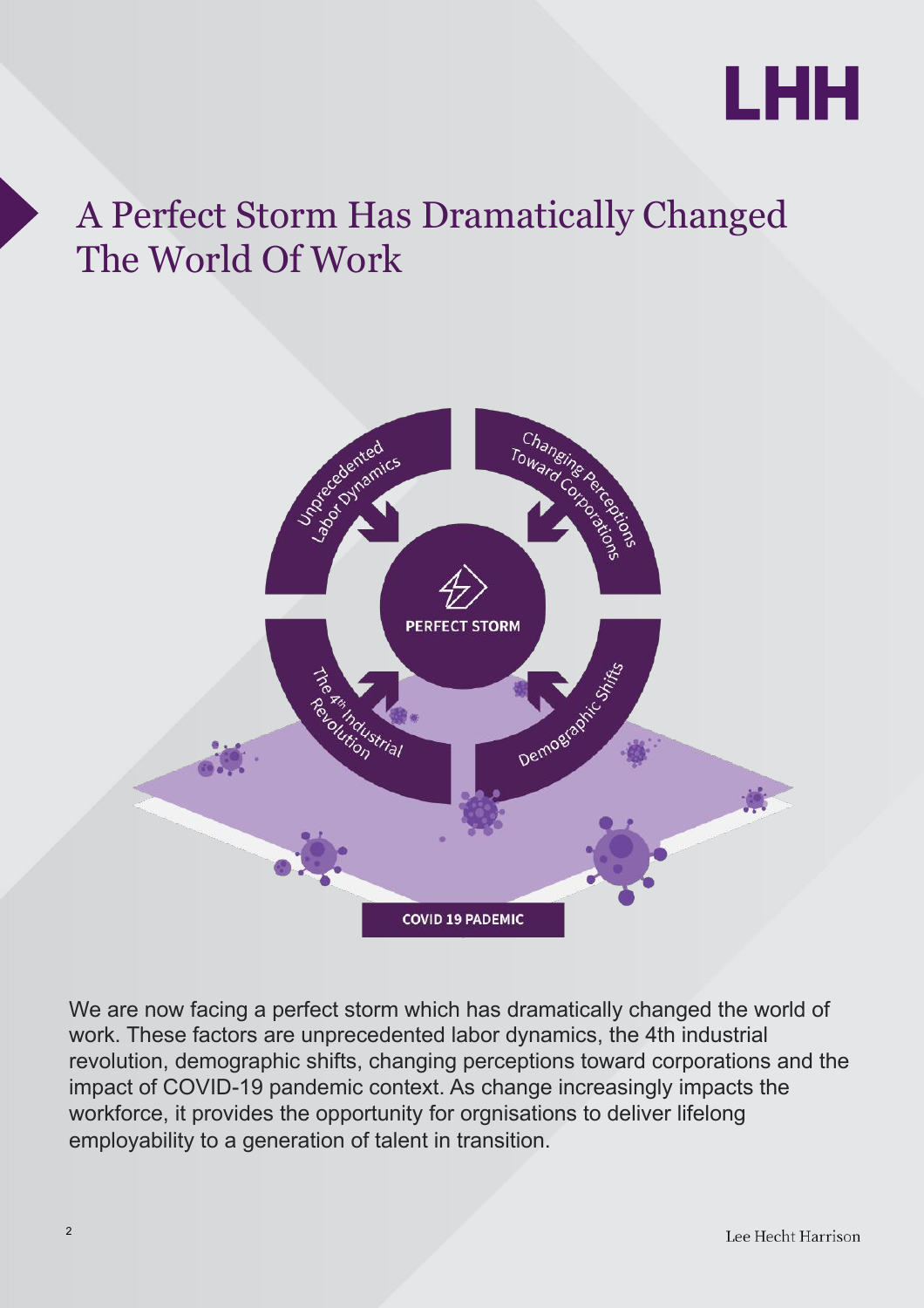

#### Digital Transformation Is Bringing Fear And Uncertainty

Technology and AI are causing global disruption, which is now becoming a top 5 concern for CEOs. Job displacement and job transformation are contributing to the skills mismatch being felt by so many employees.



US executives expect 25% of their skilled workforce to be upended by new technology.<sup>1</sup>

32%

of jobs in OECD countries will be radically transformed by technological progress.<sup>2</sup>

- ▶ <sup>1</sup> Source: McKinsey & Company
- ▶ <sup>2</sup> Source: Organisation for Economic Co-operation and Development (OECD)

#### New Generations Are Bringing New Expectations

Boomers are retiring and, as Millennials become the largest employee segment, they are changing the work environment - e.g. add new pressure on corporate social responsibility, heightened expectations on career growth opportunities.



#### Most important factors in a new job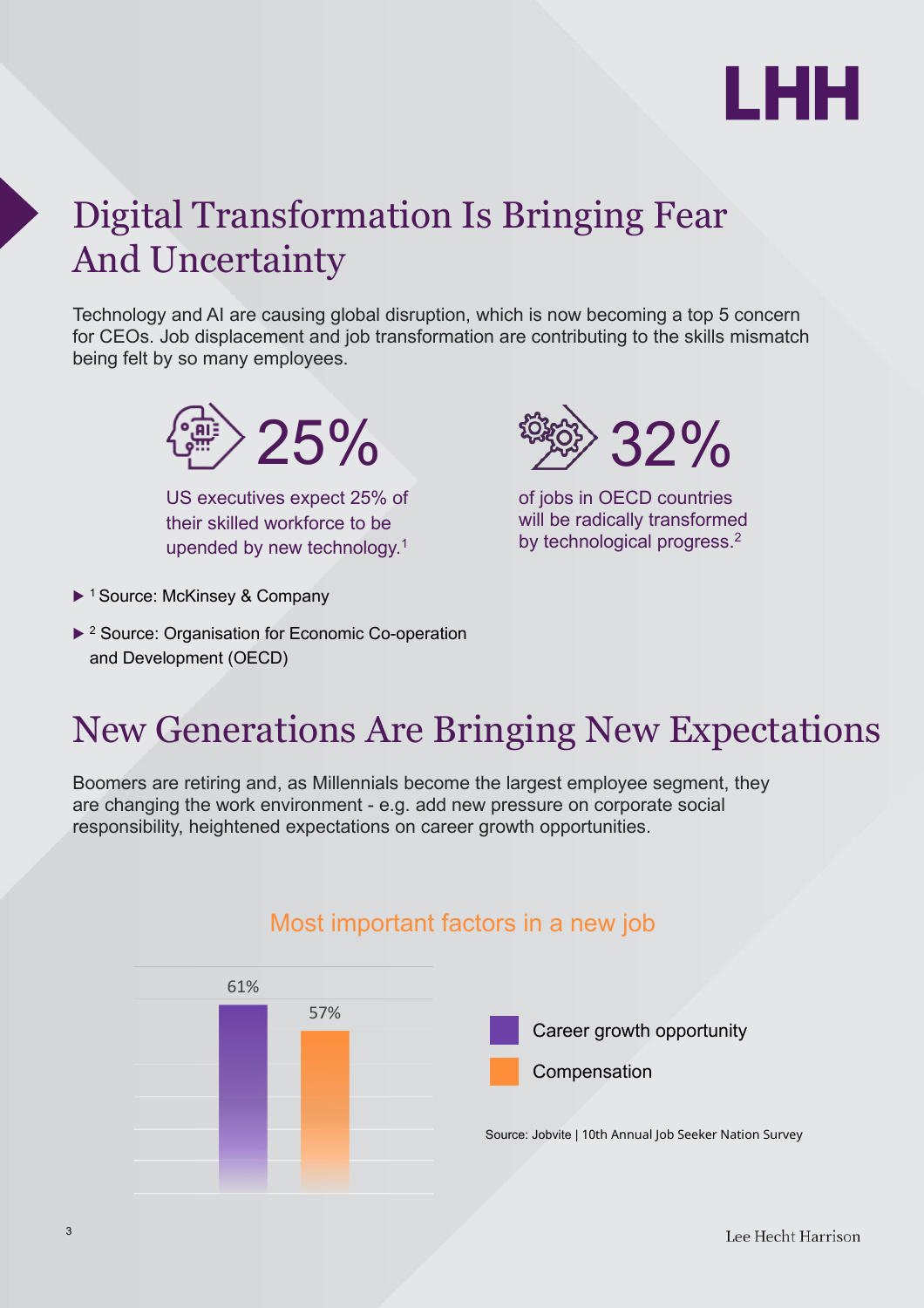

#### In This New Era, Personnel Decisions Are More Personal Than Ever

Corporations are being held accountable by their employees for their actions in communities and for causes. The rise of employee activism, particularly on social media, can have devastating effects for a brand if not managed sensitively and appropriately. Solutions that used to work in the past will not produce the same results - even CEOs are shifting their mindsets on corporate responsibility from shareholders to stakeholders.



4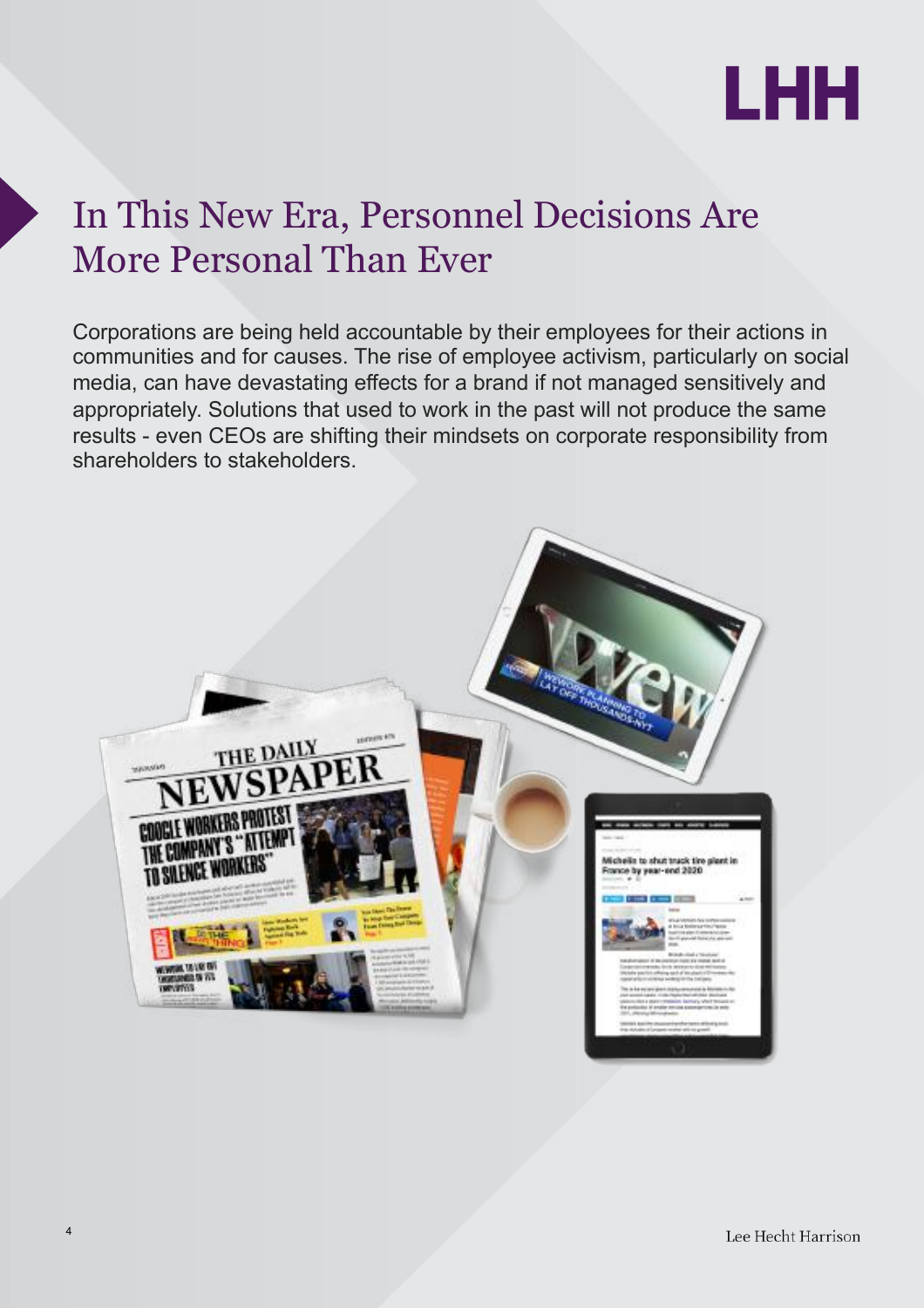

Segmenting the talent of your organisation to maximise the productivity.



- Employees who can be redeployed with current skills
- Employees who need some upskilling in addition to strong existing skillsets
- Employees who have the aptitude to be reskilled & redeployed into new roles
- Employees whose skills are not fit for the future and cannot be reskilled *(Career Transition and Outplacement)*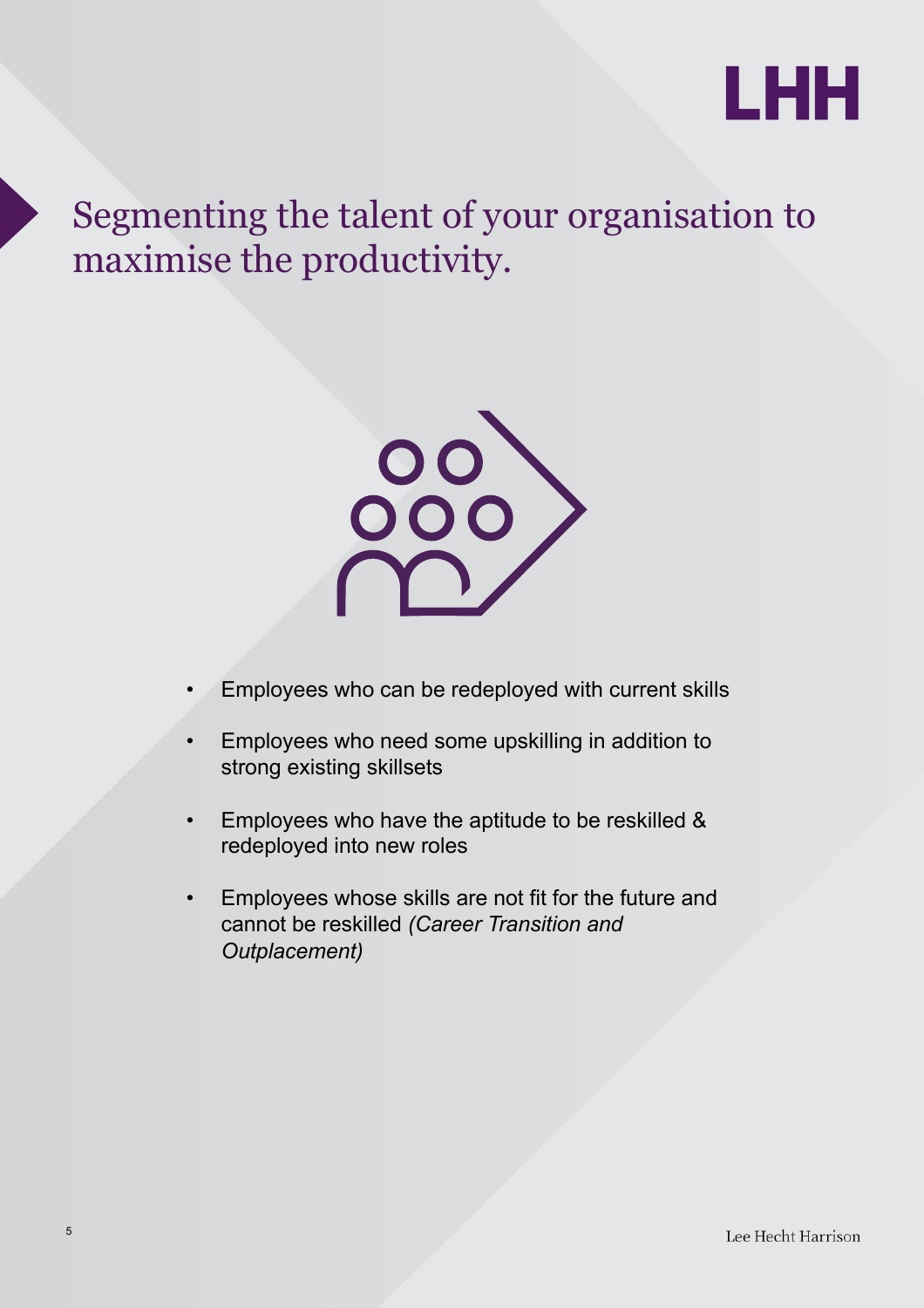

#### What Organisations Are Saying



The skill sets of our current workforce are increasingly out of sync with our future jobs



External talent to support new roles is difficult to find and costly



We don't have reliable data that can catalog the skills of our current employees



We need upskilling and reskilling to ensure our workforce remains competitive



Redeploying current employees is high on our list, but there's no structure in place to enable talent mobility



We need automation to effectively match our people to emerging roles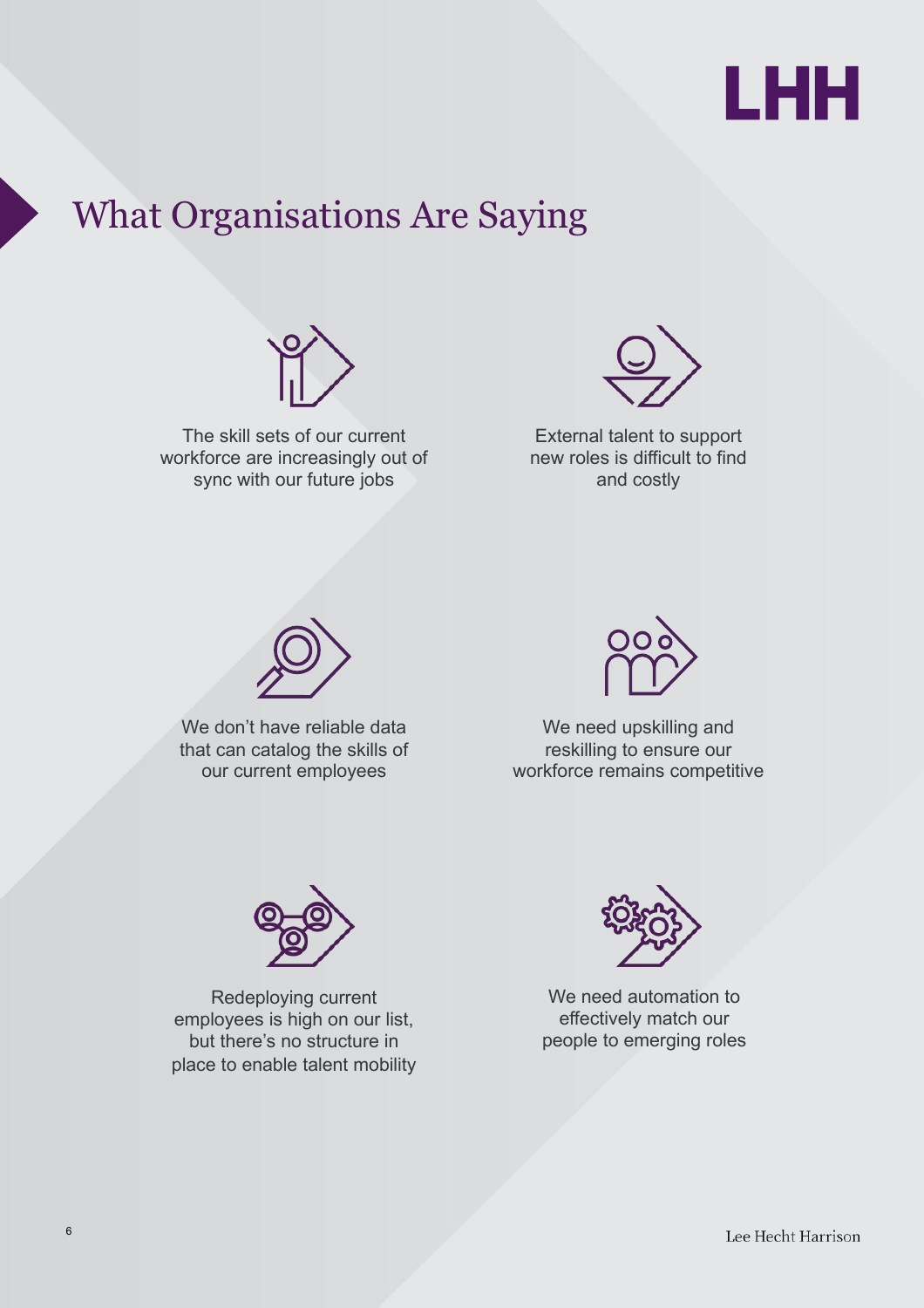

#### From Replaceable To Renewable: Future-proof Your Workforce

In this age of workforce transformation, business organisations will be separated into two major categories: those that are engaged in future-proofing their workforces and those that will struggle with the concept and remain trapped in the fire-and-hire loop.



Take restructure and lay off as an example, when experienced talent leaves the organisation there is a loss of productivity, organisational knowledge, and client relationships, not to mention, the cost associated with separation benefits combined with the cost to recruit, onboard and train a replacement.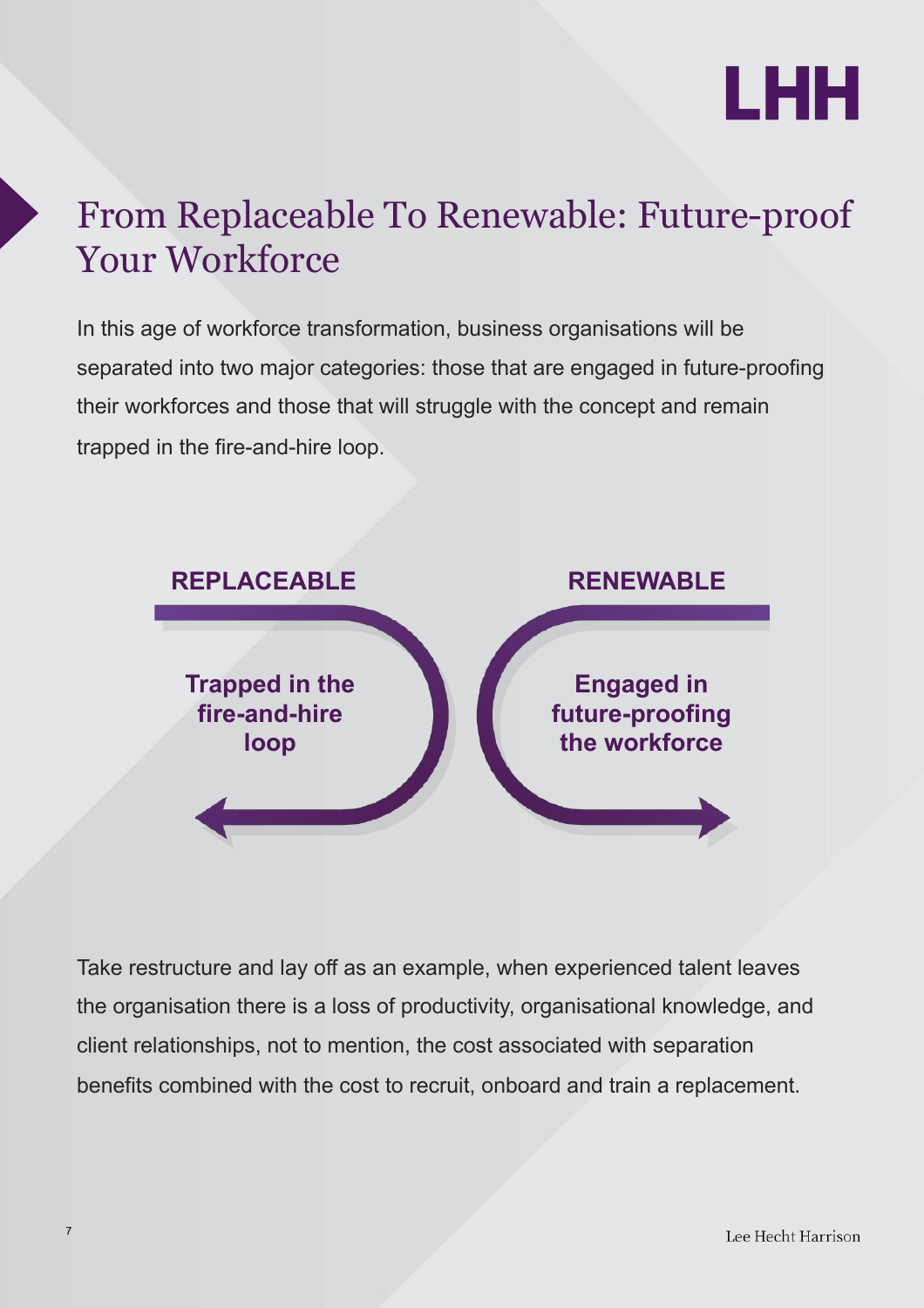

#### Now Is The Time To Execute A New Talent Strategy

When it comes to implementing a future-proofing strategy, best-in-class organisations recognise that enabling mobility requires more than delivering reskilling/upskilling opportunities to employees. It requires supporting managers and leaders with programs that enlist their help and include them in the process of changing the culture of the organisation. Talent Acquisition will need the ability to market emerging roles to the right people, and HR will need to be supported with tools and systems that deliver data and transparency to the entire process.



Invest in the current workforce (upskill, reskill)



Reduce restructuring & recruiting costs



Create transparency & ability to match talent supply to talent demand



Achieve transformation objectives



Grow the leadership pipeline



Positively impact employer brand



Transition out only those who are not fit for future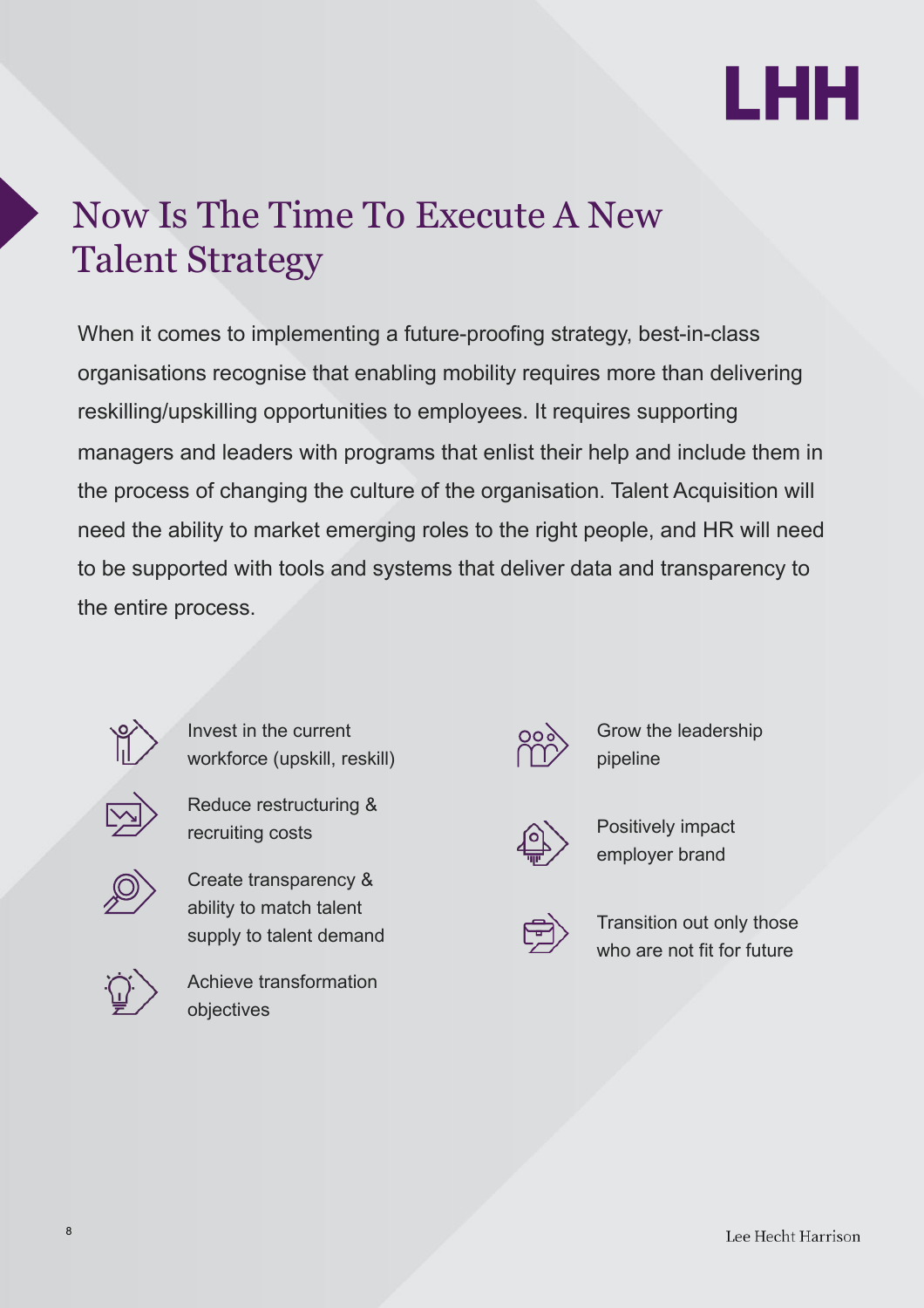

#### Reskill and Upskill Consulting



# \$136k

Potential savings per person from reskilling & redeploying instead of laying off & hiring

▶ Source: The Adecco Group and The Boston Consulting Group





Higher productivity in organizations that embrace a coaching environment

▶ Source: Human Capital Institute (HCI) and International Coach Federation (ICF)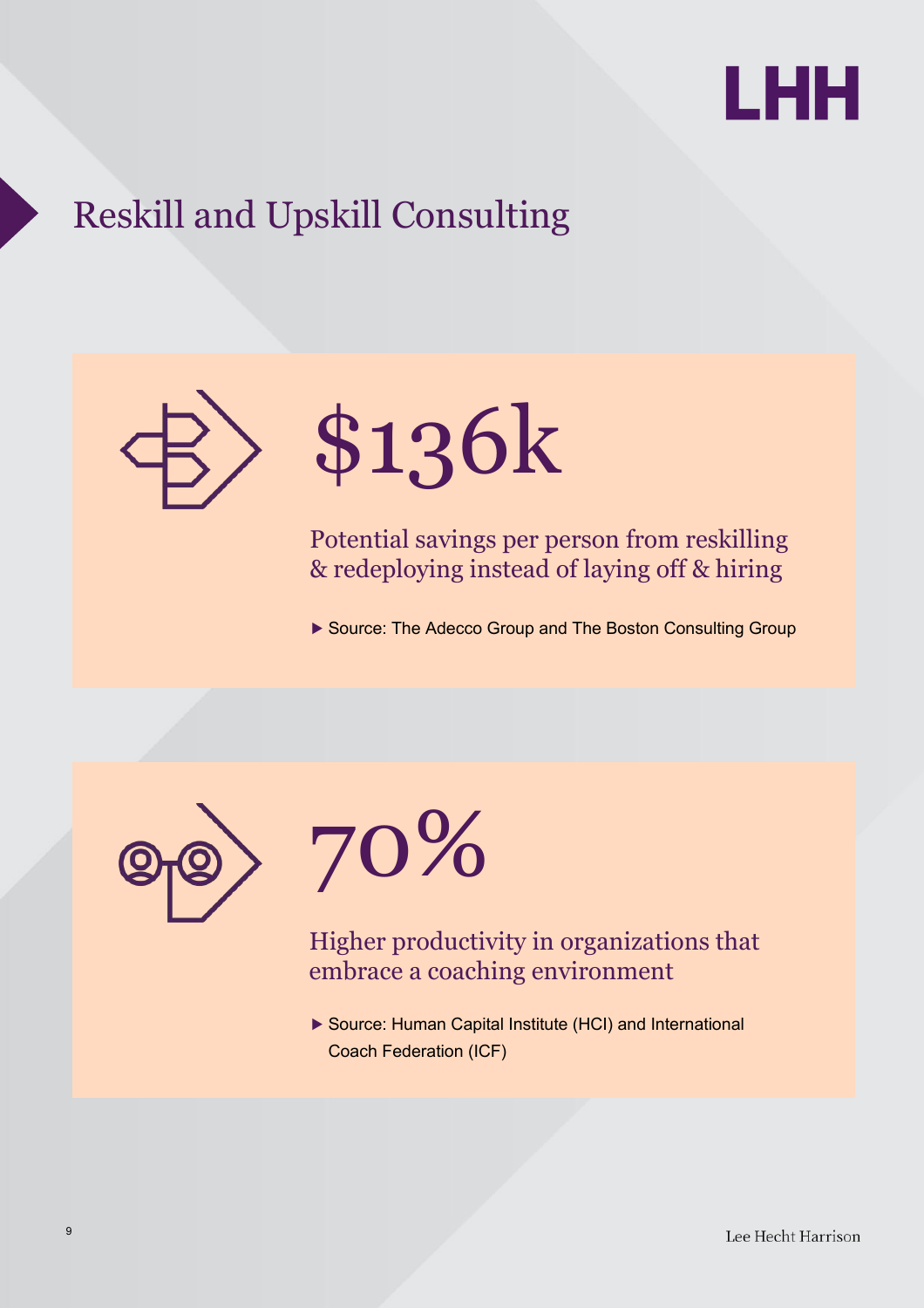

#### Reskill And Upskill Consulting Imagine The Returns That Individuals Can Deliver



# 21%

Higher productivity among engaged employees

▶ Source: Gallup | How Employee Engagement Drives Growth





Median revenue per employee in firms that prioritize learning & development, compared to \$83K in those that don't

▶ Source: Bersin & Associates | Talent Management Factbook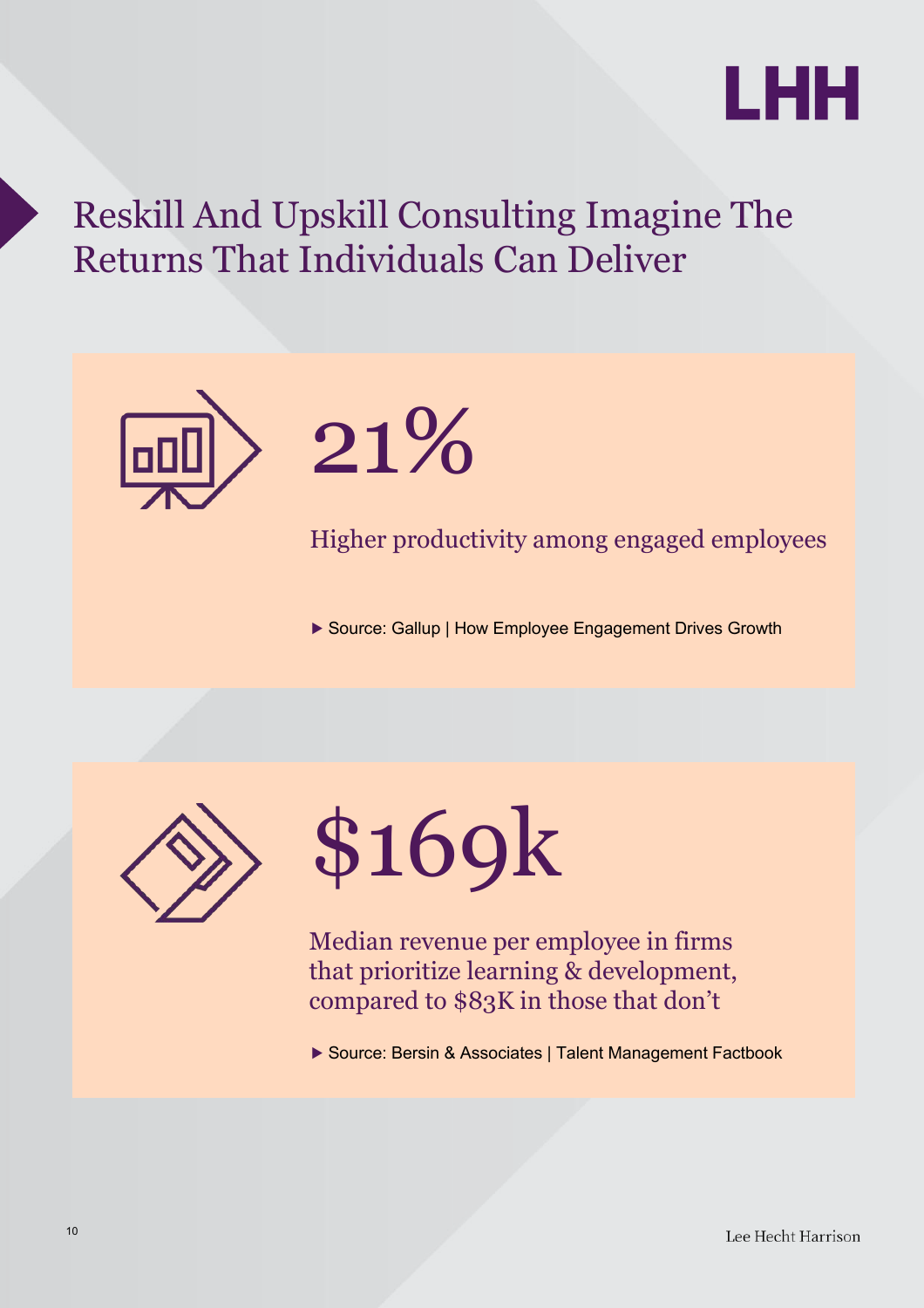

#### Why LHH

Our experience includes helping companies of all sizes around the world across a wide range of industries and sectors.

We have over

**50+**

Years experience in Talent Development and Career Transition.

We've enhanced the careers of

**5+** 

Million people with Assessments, Coaching and Development.

We've partnered with more than



Client firms each year across every industry & sector.

Operating in over



Offices in more than 70 countries.

Expertly led by



Assessors, coaches & facilitators worldwide

Delivering services in



Languages and truly scalable solutions.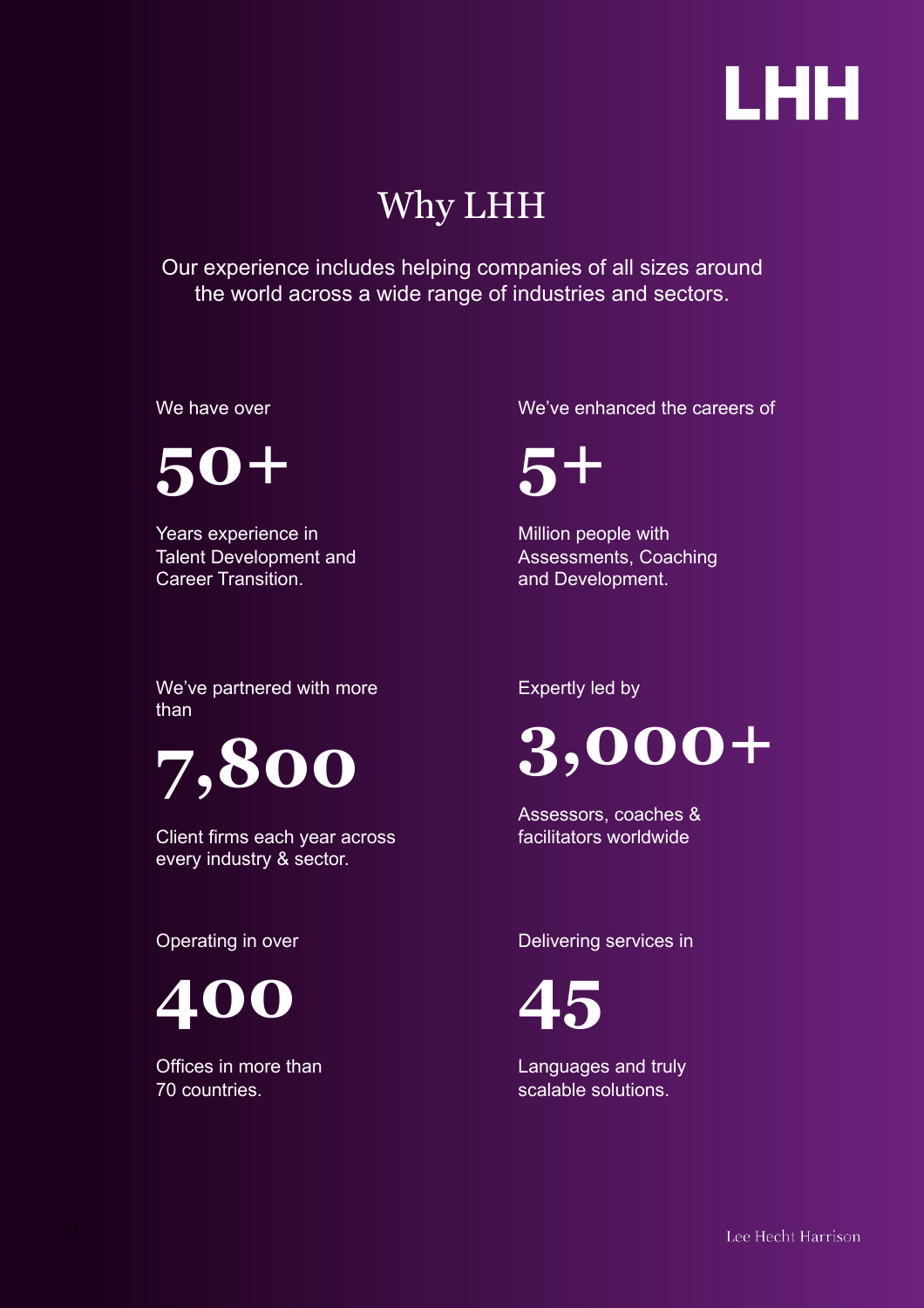v

### Turn your workforce to true force

Lee Hecht Harrison